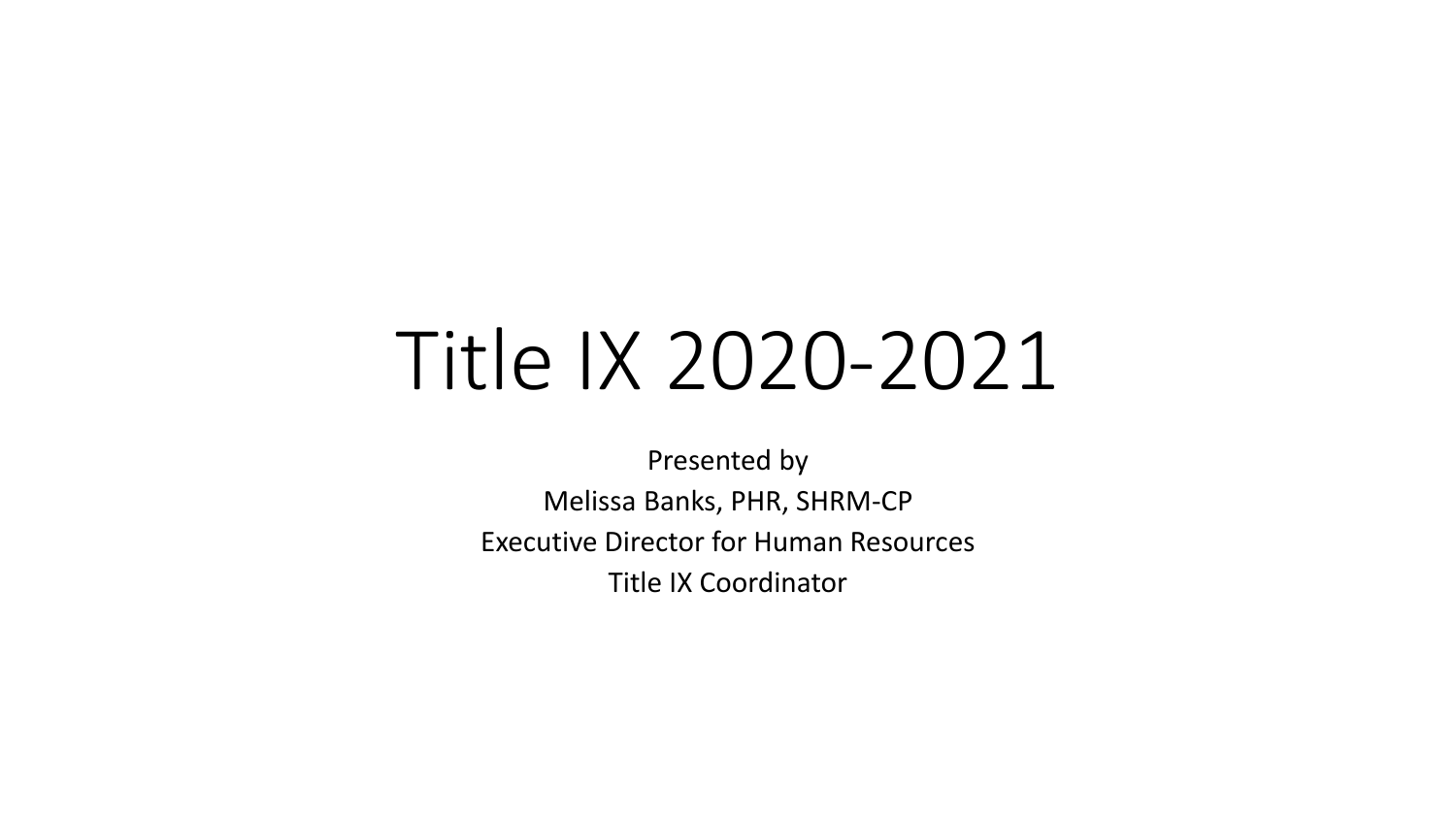## What is Title IX? **Title IX of The Education Amendments of 1972**

Title IX 20 U.S.C. § 1681 & 34 C.F.R. Part 106 (1972)

"No person in the United States shall, on the basis of sex, be excluded from participation in, be denied the benefits of, or be subjected to discrimination under any education program or activity receiving Federal financial assistance."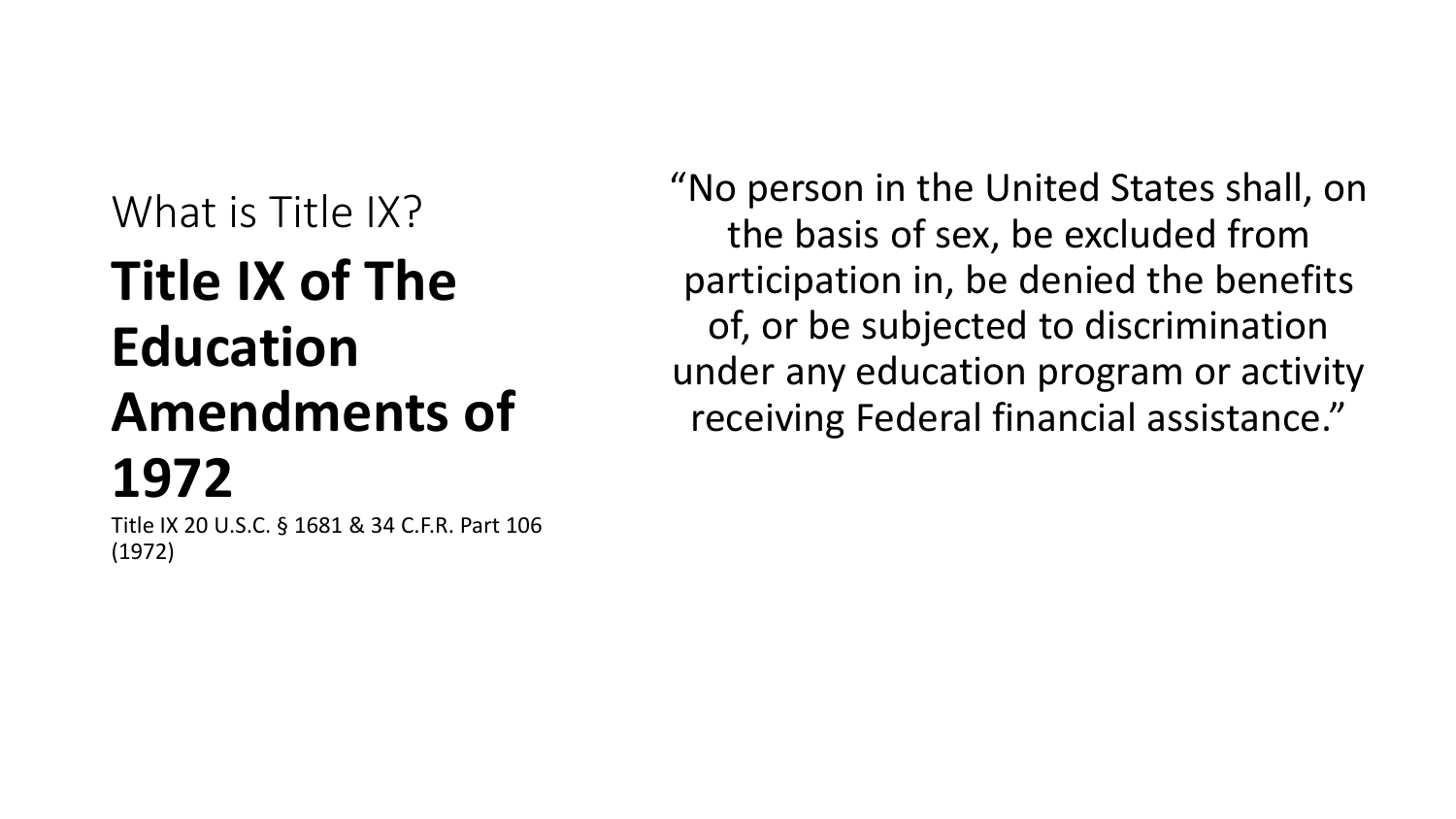## Title IX Violations

- Sex Discrimination
- Sexual Harassment and Assault
- Stalking
- Violence Against Women
- Dating and Domestic Violence
- Unwelcome Conduct
- Retaliation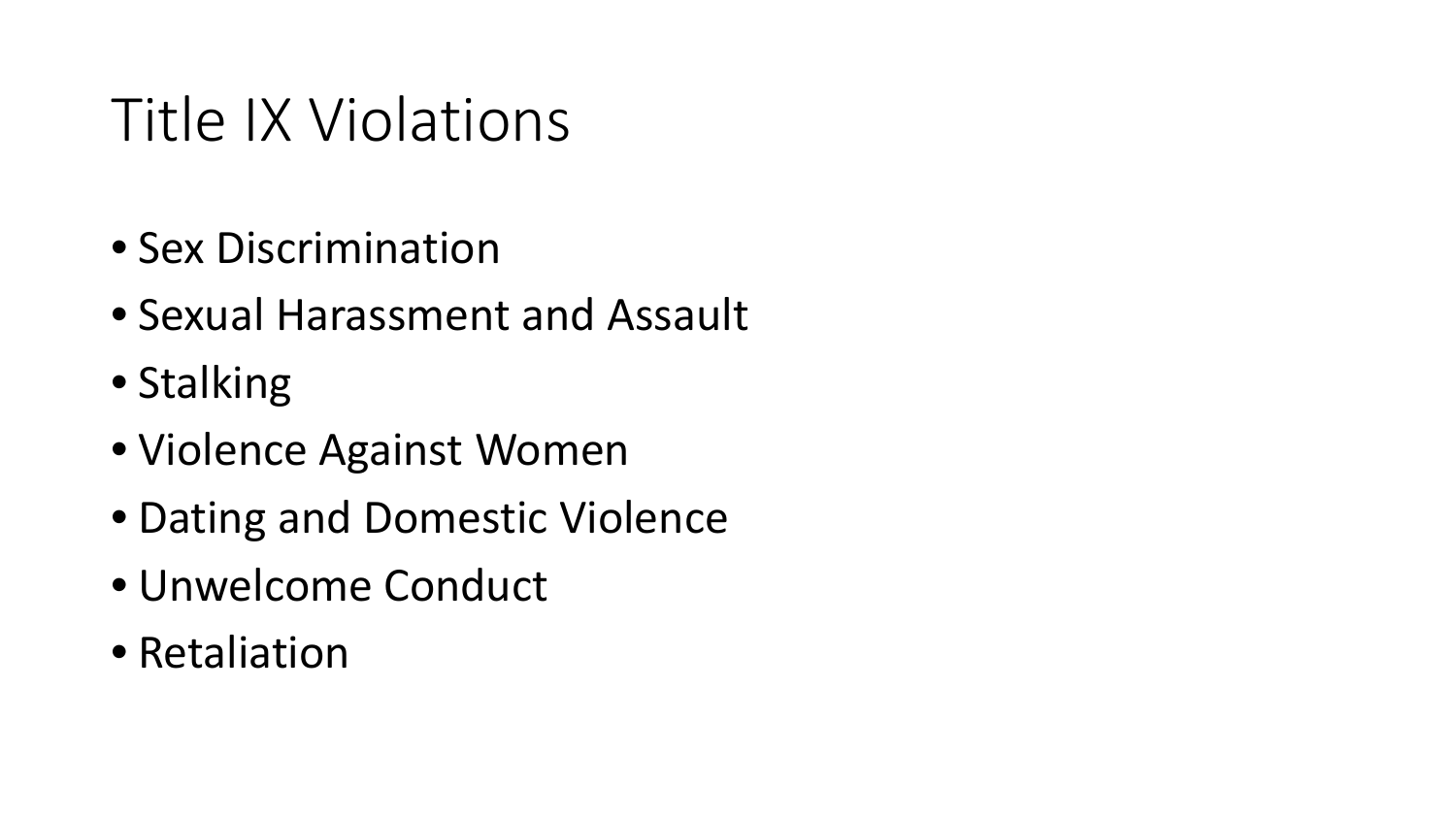## Title IX Specifics

- Prohibits sexual harassment at colleges and universities, including sexual violence and all forms of sexual misconduct.
- Institution is obligated to act regardless of any law enforcement action.
- Title IX investigations and proceedings are separate from criminal investigations/proceedings.
- Colleges must provide appropriate interim protective measures to address safety and well-being of both parties prior to the final outcome of the investigation.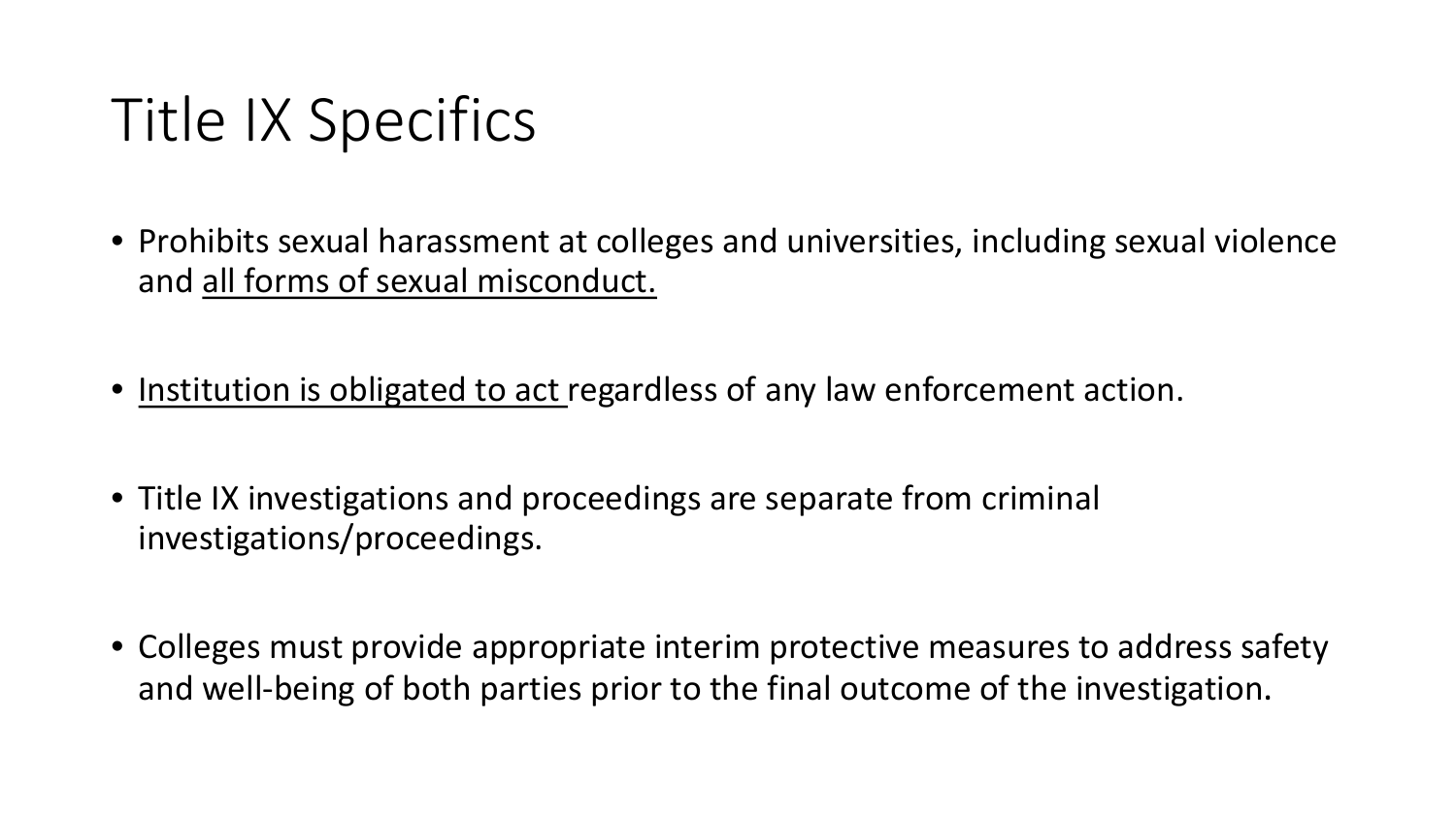## TCSG Title IX Related Procedures

TCSG Sexual Harassment & Misconduct Procedure 6.1.2p. Adopted March 13, 2018 **Student -Involved Complaints**

Georgia Statewide Sexual Harassment Prevention Policy/TCSG Employee Sexual Harassment Prevention Procedure 4.3.1p2. Implemented March 1, 2019 **Employee vs. Employee Complaints**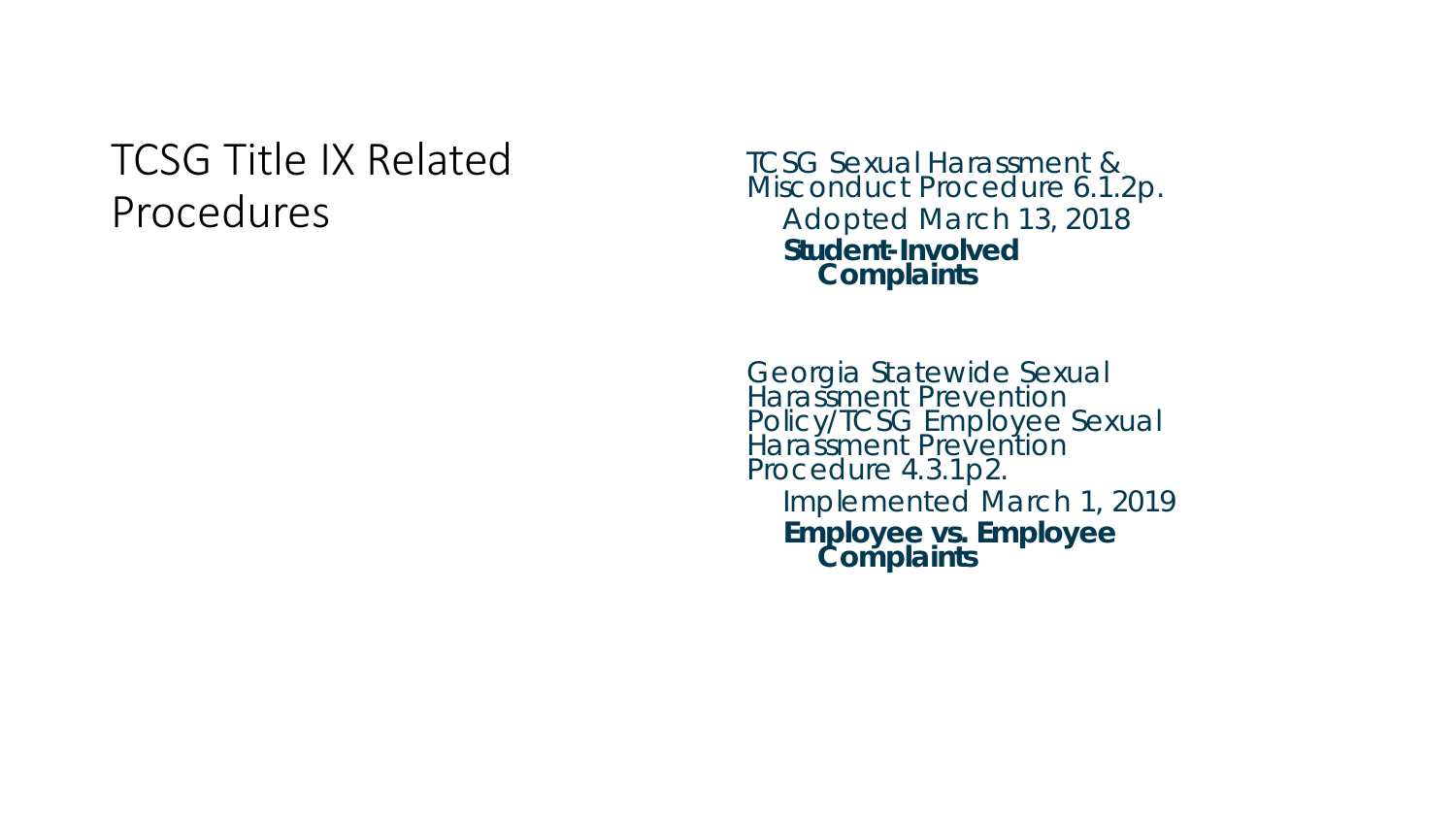## Responsible Employee

All **Responsible Employees** must report sex discrimination, including sexual harassment and sexual violence to the Title IX Coordinator.

Responsible Employee by OCR definition is:

- Someone who has the authority to take action to redress sexual harassment/misconduct;
- Someone who has been given the duty of reporting incidents of sexual harassment/misconduct *or* any other misconduct by students to the Title IX Coordinator or other appropriate designee; or
- Someone who a student reasonably believes has this authority or duty.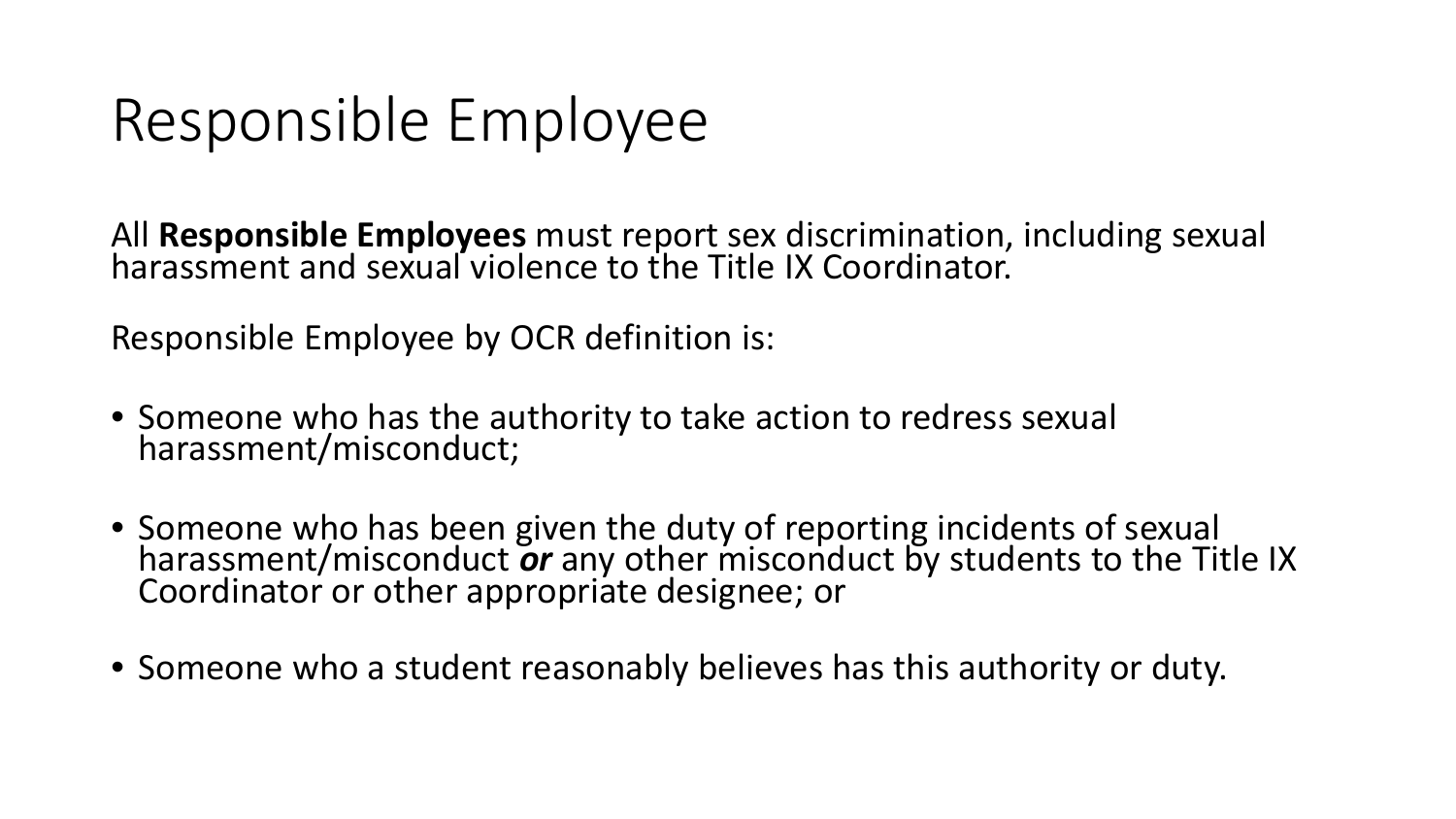## Who Is A Responsible Employee?

# **Everyone!**

It is our policy that all employees report any complaint of sex-based discrimination or harassment.

Exceptions: Counselors or Clergy specifically working in that capacity.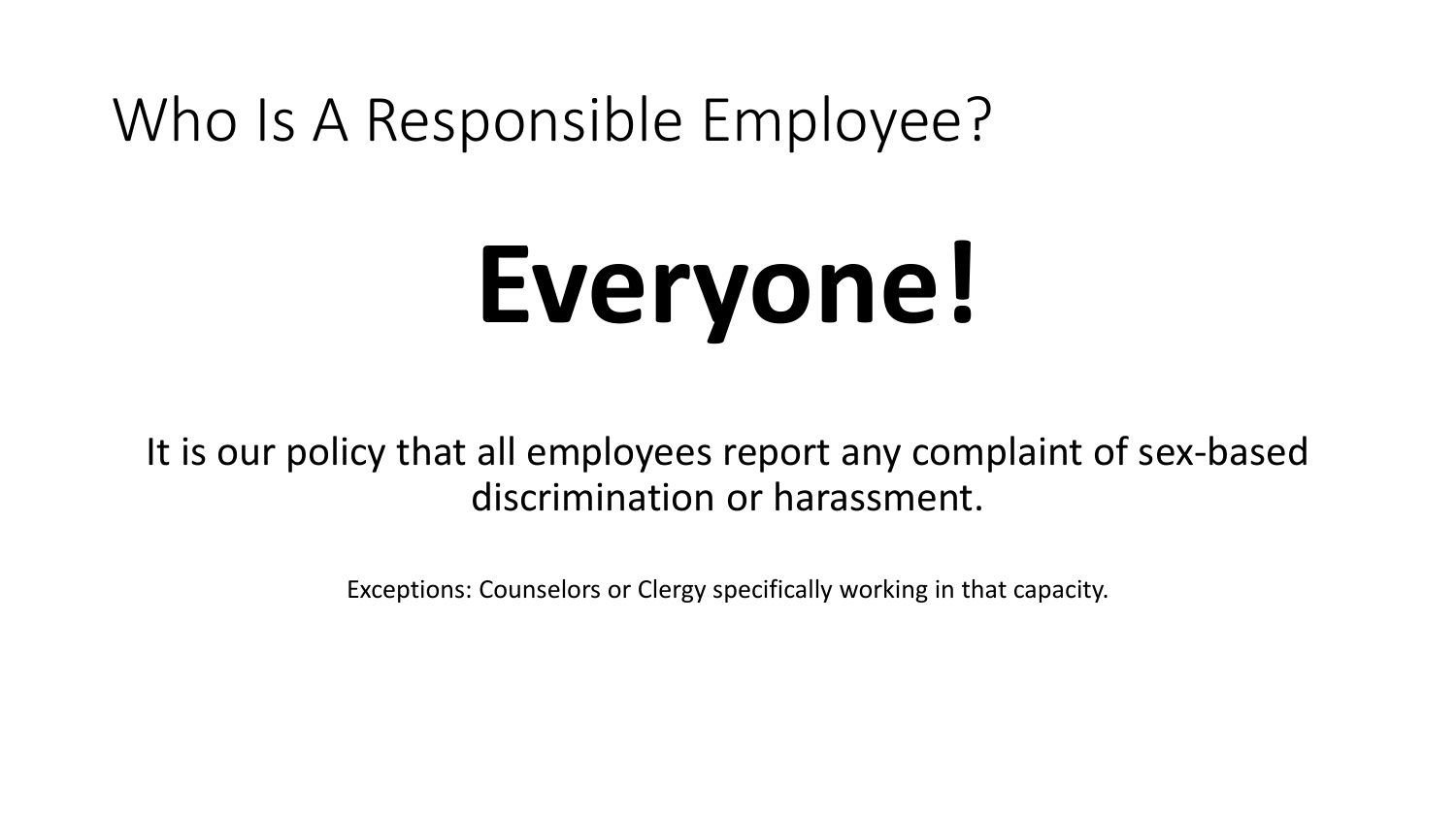# Why Are We Responsible?

- Harassment can be a form of discrimination.
- Harassment may lead to violence, academic failure, dropouts, reduced participation in activities, psychological damage and loss of tangible and intangible benefits.
- Title IX applies to any educational program or activity which receives federal funds and protects both employees and students.
- It can lead to a hostile environment.
- If an instructor is aware of harassment in classroom, hallway, clinical sites, etc. and does nothing about it, they may be liable.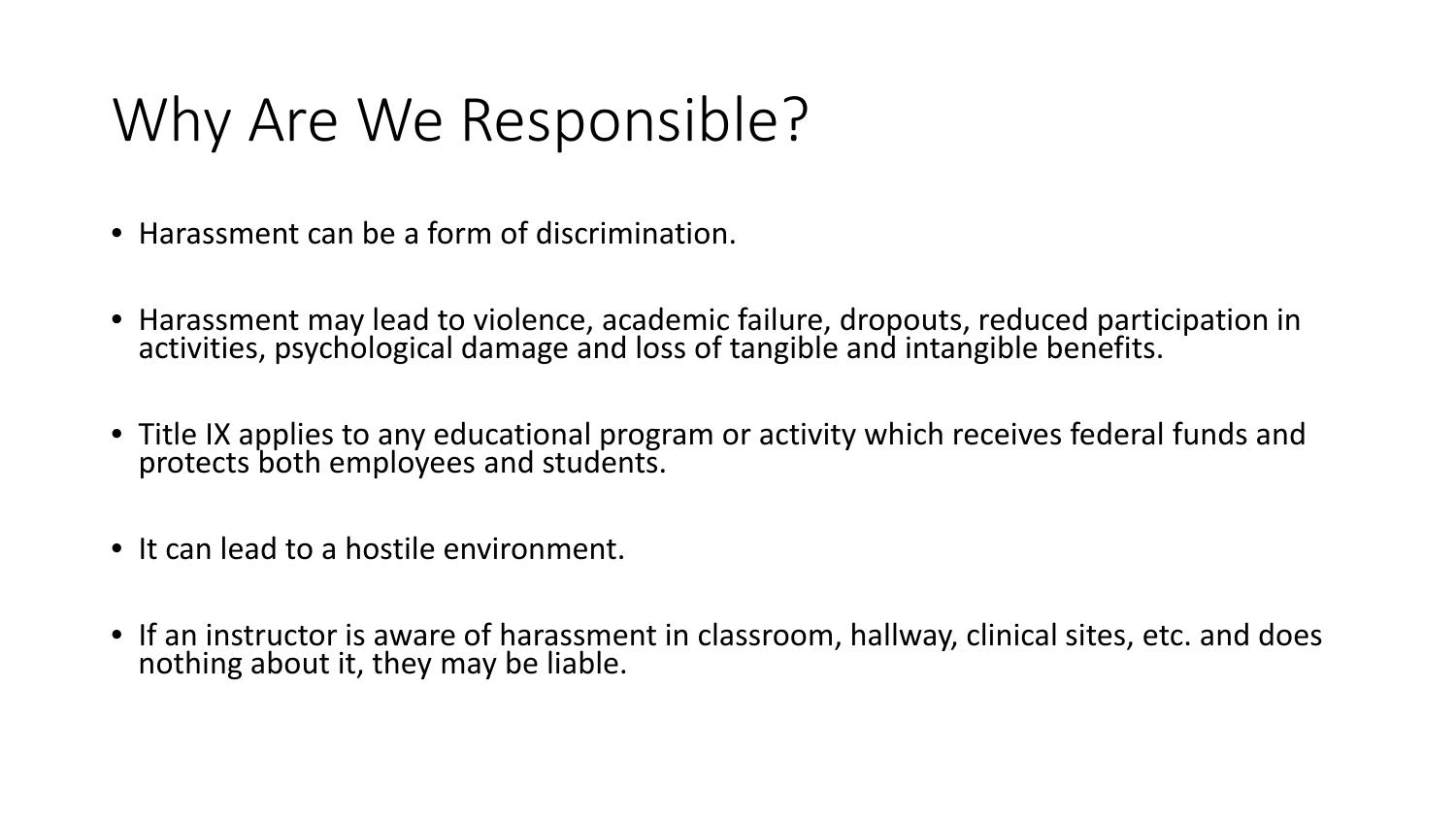## Title IX Coordinators

#### **Students (All Campuses):**

Title VI (Discrimination) and Title IX (Equity) Regina Thomas-Williams

912.443.5708 [rthomas@savannahtech.edu](mailto:rthomas@savannahtech.edu)

#### **Employees:**

Overseer Civil Rights Coordinator Title IX (Equity), Section 504/ADA (Disability) Melissa Banks

912.443.3388

[mbanks@savannahtech.edu](mailto:mbanks@savannahtech.edu)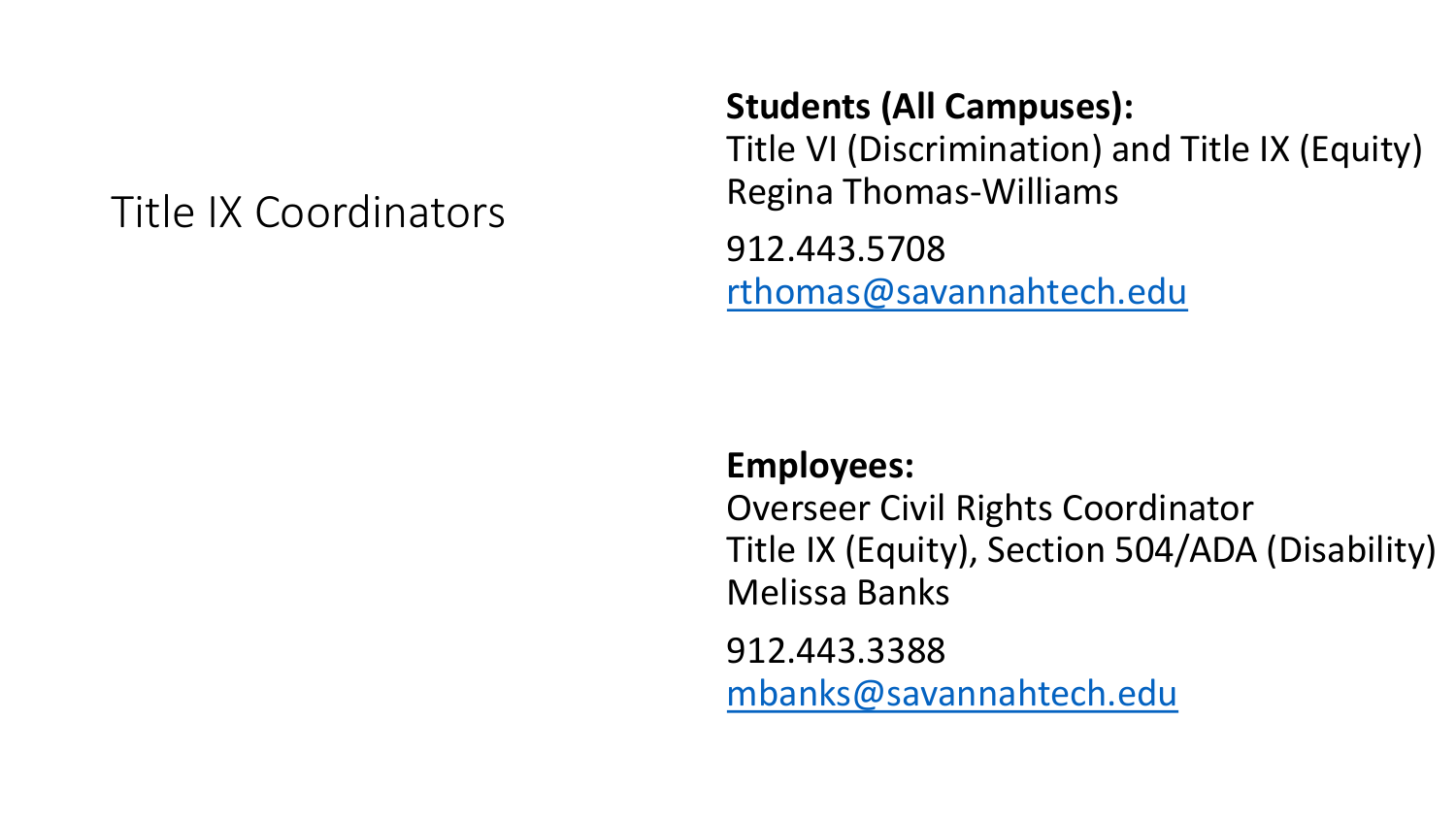## Title IX Roles

**Complainant:** party who experienced alleged prohibited conduct, and brought complaint forward.

**Respondent:** party alleged to have engaged in prohibited conduct.

**Title IX Investigator:** person assigned by TCSG to investigate Title IX complaints.

**Advisor:** individuals who attend Title IX hearing with each party and conduct cross- examination of other party/witnesses.

**Decision Maker:** person appointed by TCSG Commissioner who presides over Title IX hearing and issues written determination.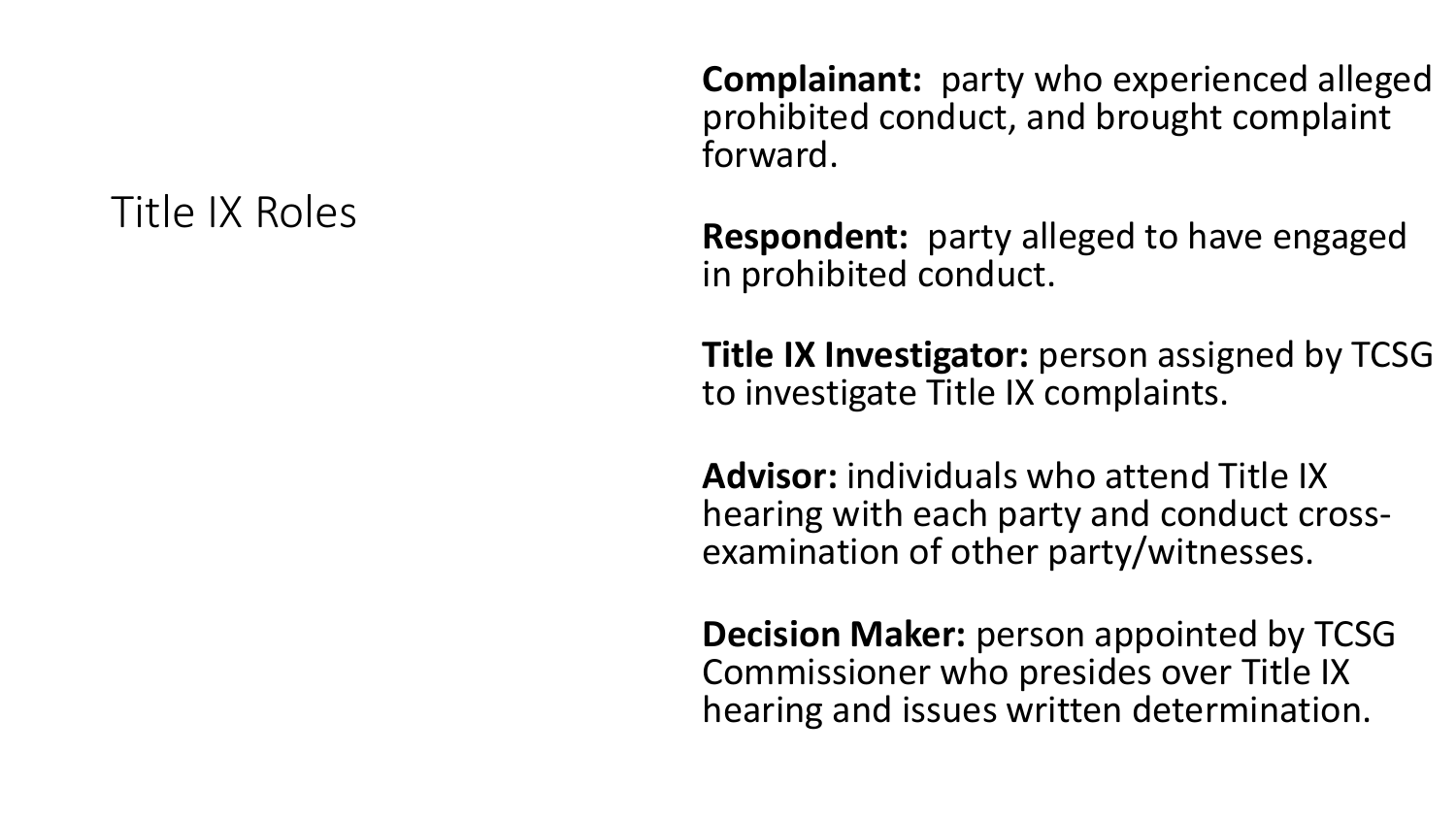## Title IX Investigative/Hearing Process

Step 1: Complaint Filed

- Step 2: Notice of Investigation
- Step 3: Parties obtain or are assigned Advisors
- Step 4: Investigation Conducted
- Step 5: Investigator issues Report/Determination
- Step 6: Live Hearing
- Step 7: Decision Maker Issues Hearing Determination
- Step 8: Appeal to TCSG Commmissioner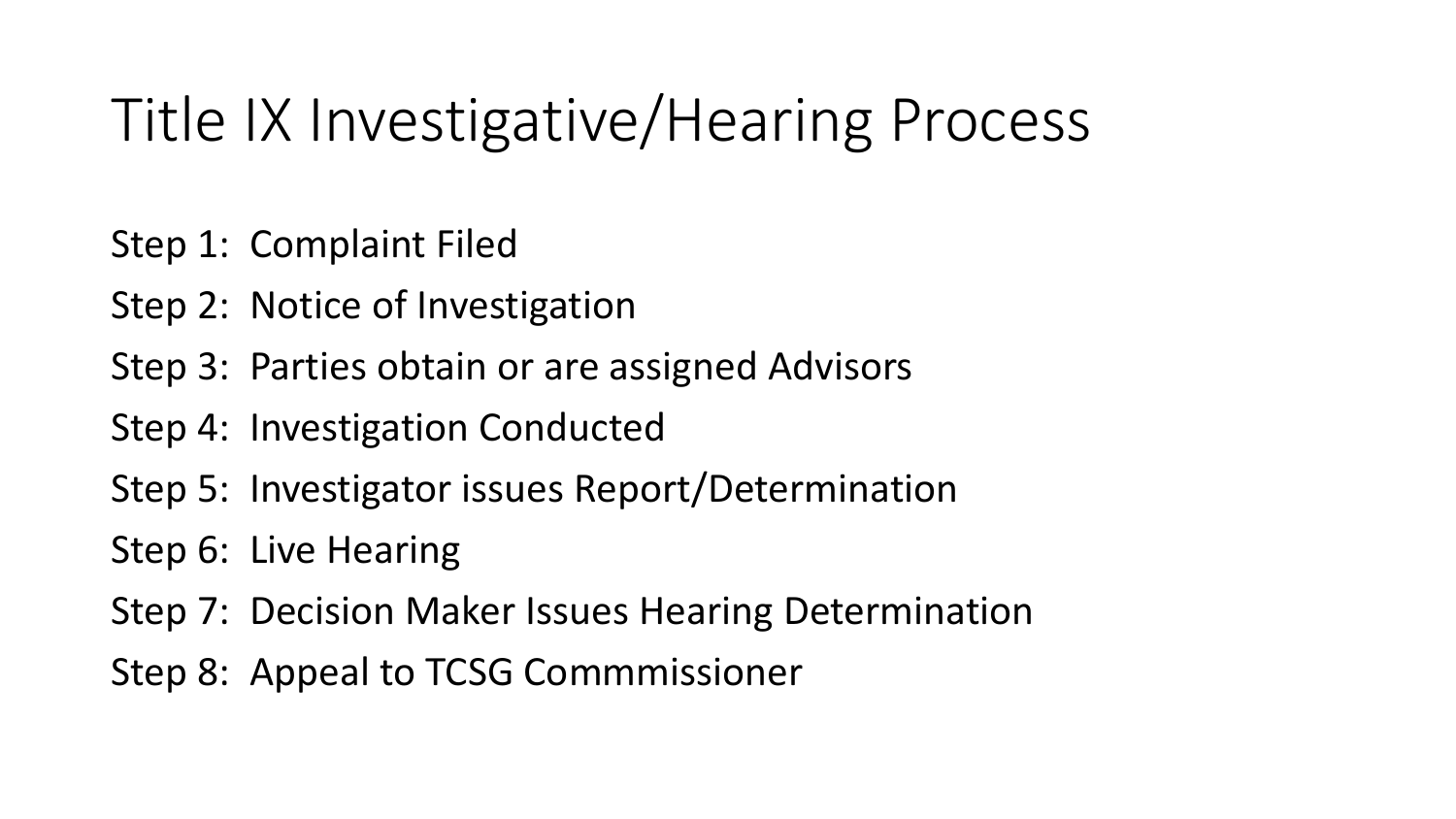# What Happens If We Don't Comply?

- Creates an Unsafe Environment
- Violates OCR and TCSG policy
- Vulnerable to Lawsuit
- Potential OCR Audits
- Loss of Federal Funding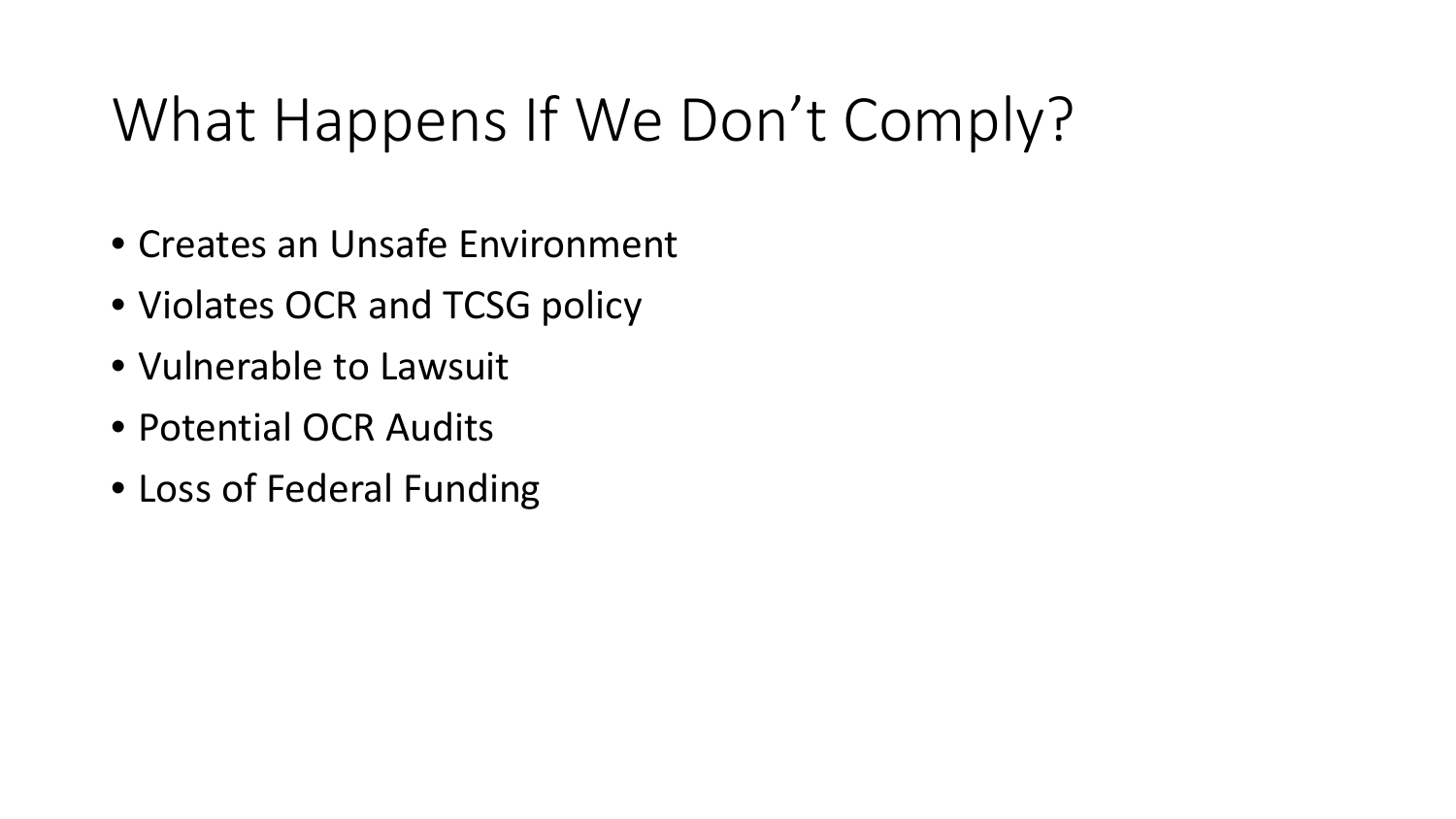# Title IX, Clery and VAWA Different Regulations, Similar Goals

## Clery: Jeanne Clery Disclosure of Campus Security Policy & Campus Crimes Statistics Act

-Requires reporting of criminal acts. Some Title IX violations may also be crimes reportable under Clery -Requires Campus Security Authorities (CSAs)

-All employees are Responsible Employees under Title IX. Certain positions are also required to be CSAs under Clery.

 -CSAs are individuals with significant responsibility for campus/student activities. Ex. Campus Police, Club Advisors, Academic Advisors, Deans, VPs.

#### VAWA: Violence Against Women Act

-Physical and sexual violence covered by VAWA may also be a Title IX violation.

-Requires training, prevention and awareness activities.

-Requires notification of rights, process, sanctions.